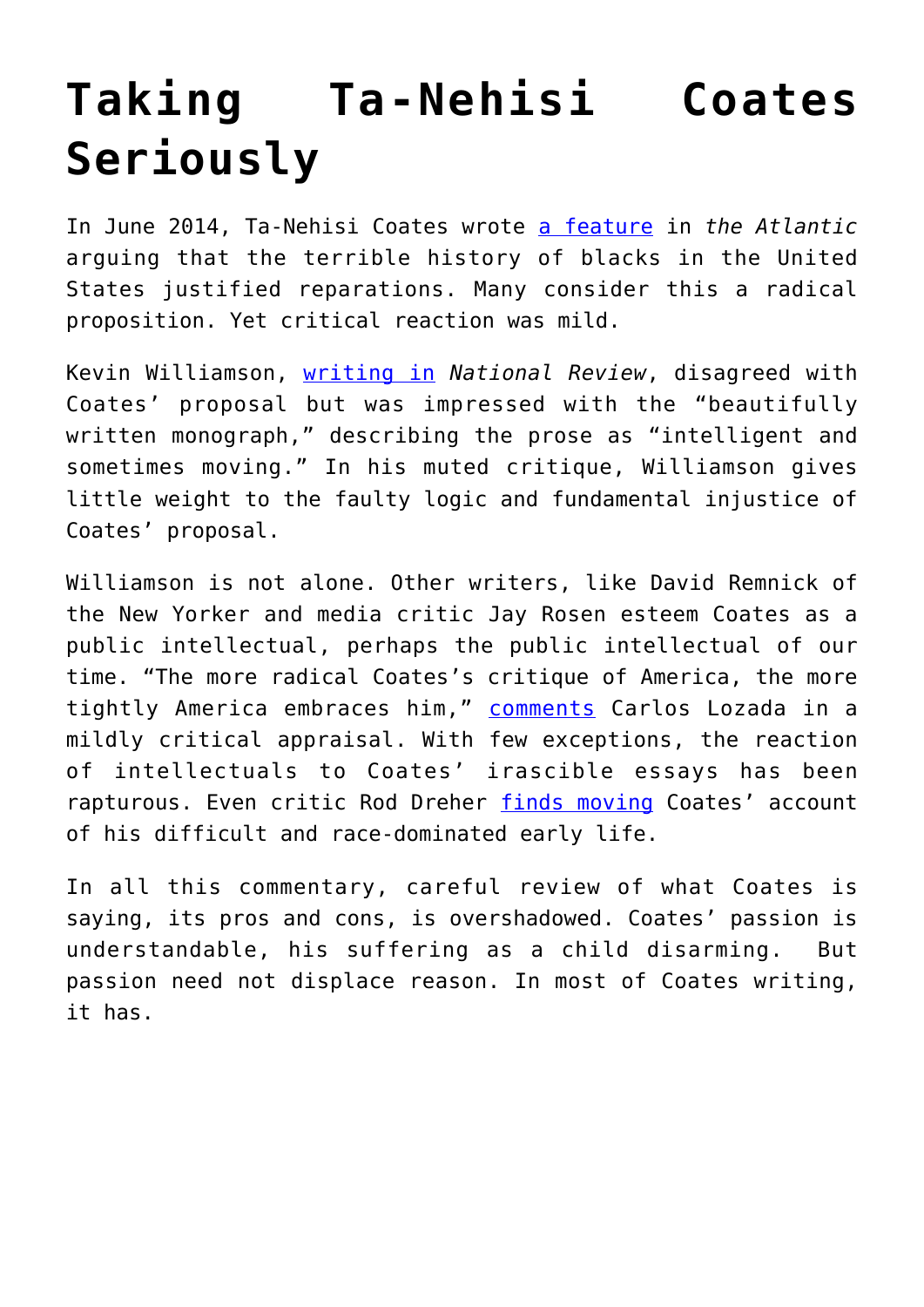Mr. Coates begins his Reparations article with a quotation from Deuteronomy, which says that a freed slave should get something in return for the bondage he has suffered. He continues with another quotation, from 17th century philosopher John Locke's Second Treatise on Government, which runs in part: "…there is commonly injury done to some person or other, and some other man receives damage by his transgression: in which case he who hath received any damage, has, besides the right of punishment common to him with other men, a particular right to seek reparation."

My own knowledge of Locke is far from complete. I was curious, therefore, to read a little more of what he wrote on this topic. Coates gives no page number, but I found a similar quotation, which is as follows: "In the latter case, the person who has been harmed has, in addition to the general right of punishment that he shares with everyone else, a particular right to seek reparation from the person who harmed him." (Second Treatise, Chapter 2, para 10.)

The quotes establish two principles: that a freed slave deserves recompense, and that the recompense should come from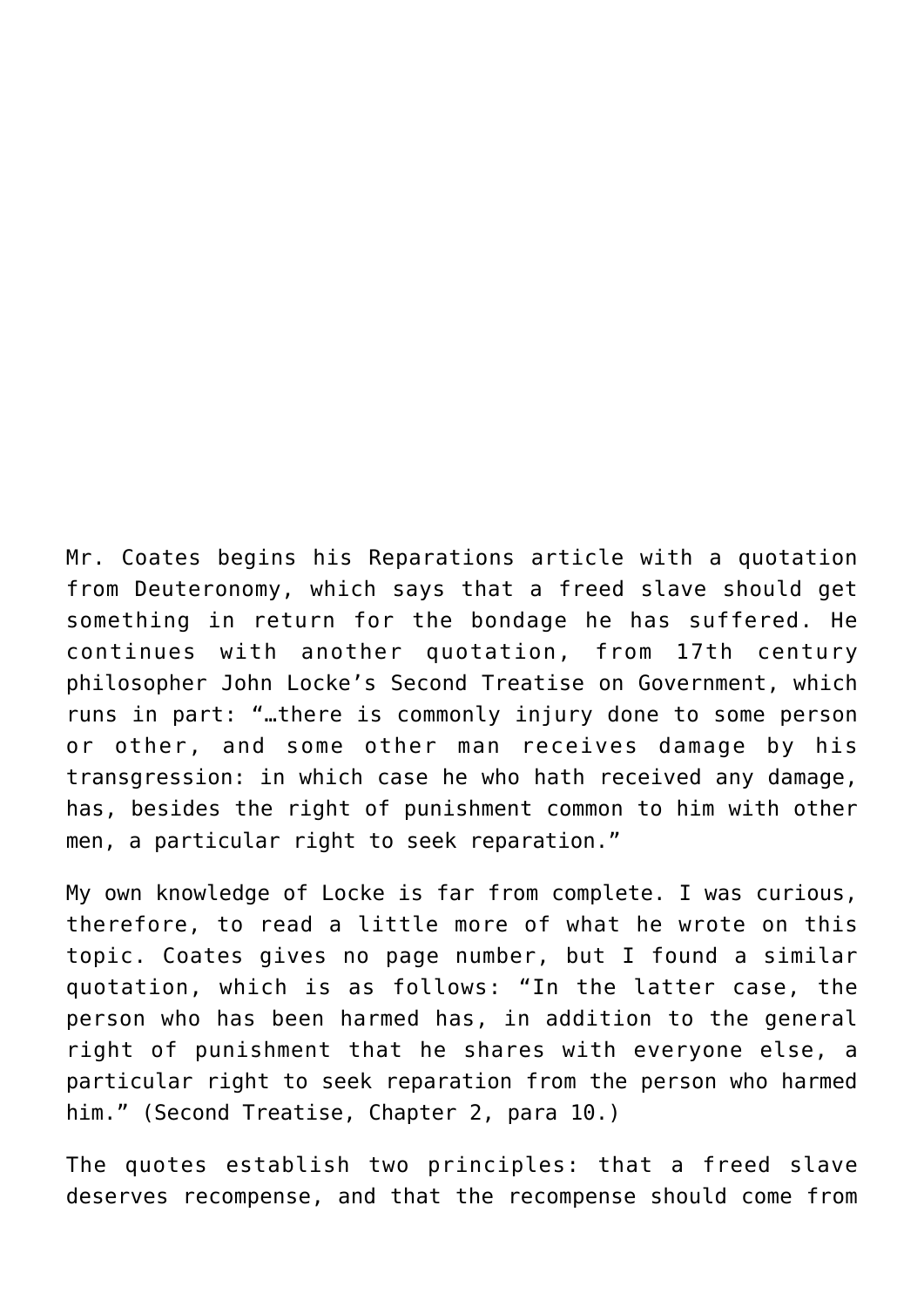"the person who harmed him." This key phrase is omitted in Coates' version.

The rest of Coates' article goes on to violate both these principles, since he claims that 21st-century white people, who were not party to the moral crime of slavery, should make reparations to 21st-century black people who were not victims of it. Whatever the plight of modern of African Americans, if those responsible are dead, why should the living, most of whom are not even descendants of the oppressors, pay? The rest of Coates' piece is an attempt to trace a line of causation to implicate modern white Americans.

In fact, the situation of African-Americans today is quite possibly better than it might have been had their ancestors remained in Africa – or so says journalist Keith Richburg. In [Out of America: A Black Man Confronts Africa,](http://amzn.to/2xnFn6B) Richburg writes: "[E]xcuse me if I sound cynical…it's Africa that has made me this way. I feel for her suffering…But most of all I think: Thank God my ancestor got out, because, now, I am not one of them*.* In short, thank God that I am an American."

In other words, in Richburg's opinion, African-Americans now, for all the tragedy in their past, are better off than if their ancestors had remained in Africa. If American blacks are not in fact worse off than they would have been absent slavery, why reparations? Coates demand for reparations fails on grounds of justice, fact and logic. So what are his other arguments?

He begins the piece with a sad account of one Clyde Ross, a bright lad, apparently, born in rural Mississippi in 1923, one of 13 children. Life was tough for Clyde. His parents were "robbed of the vote…through the trickery of the poll tax and the muscle of the lynch mob" in the 1920s. His illiterate father lost his land because he could not pay back taxes. Clyde lost his horse in a sale forced by a white buyer. We are not told why his father agreed to the sale nor why a poll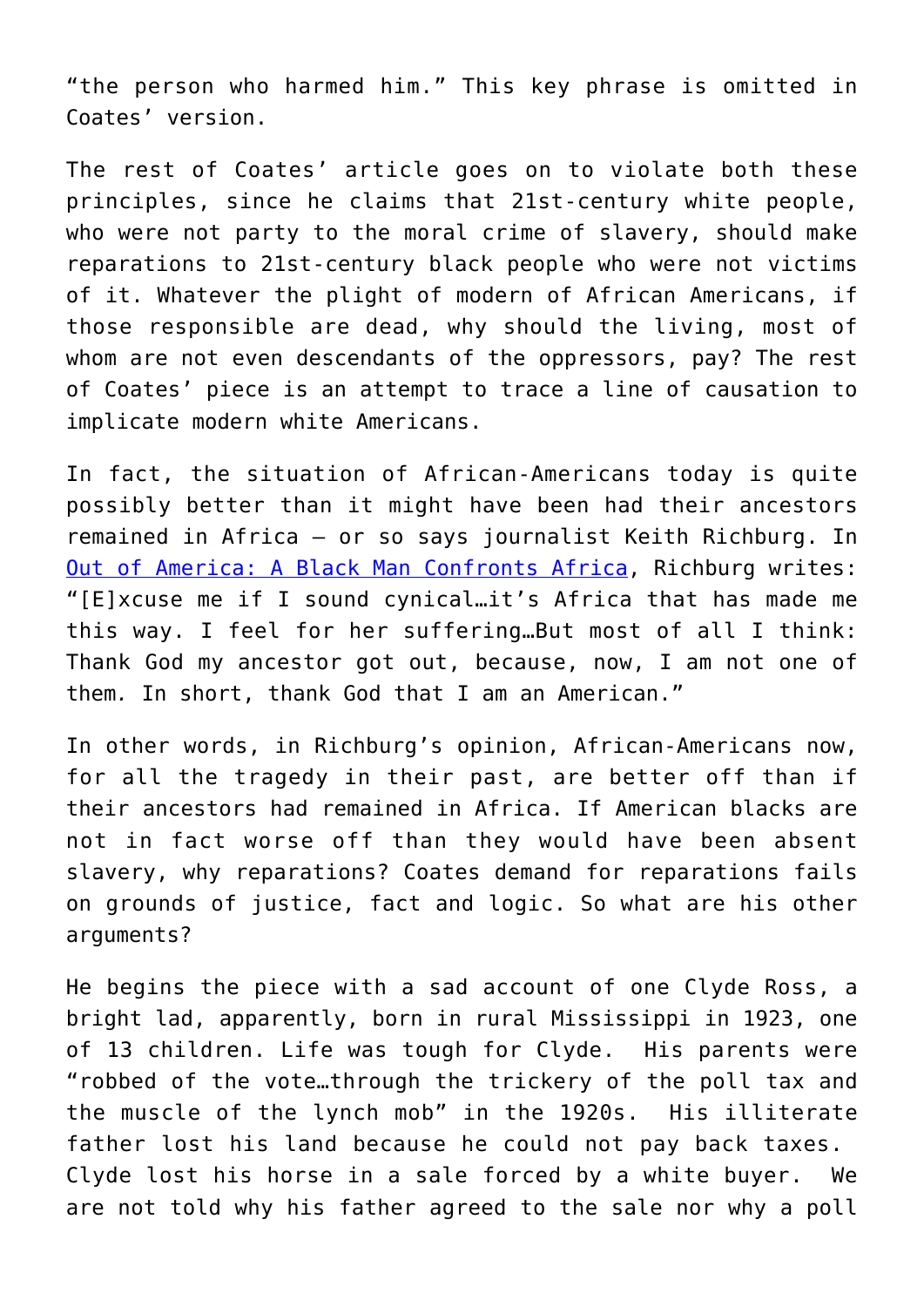tax is 'trickery' rather than just unfair. "It was in these early years that Ross began to understand himself as an American—he did not live under the blind decree of justice, but under the heel of a regime that elevated armed robbery to a governing principle."

The fundamental illegality of America is a theme that runs through the article, even though many of the incidents that Coates recounts do follow law. It's just that the law seems racist to Coates, which at times it was. It is the same story with home ownership, a topic that makes up the bulk of the article. In the early twentieth century, "black people across the country were largely cut out of the legitimate homemortgage market through means both legal and extralegal. Chicago whites employed every measure…" Redlining meant that "[n]either the percentage of black people living there nor their social class mattered. Black people were viewed as a contagion." The entire mortgage industry was "rife with racism." The result is that neighborhoods like Lawndale in Chicago are now poor and crime-ridden.

The lives of black Americans have improved since the Jim Crow era, Coates admits partway through his essay, but he takes no comfort from the fact because the black-white wealth and income gaps remain large. When a black man does well it's because he is twice as good: "Barack and Michelle Obama have won. But they've won by being twice as good—and enduring twice as much."

Perhaps Coates has seen Barack Obama's still-sealed Harvard transcript? He offers no other evidence for this claim.

For every white contribution there is a racial sin: "If Thomas Jefferson's genius matters, then so does his taking of Sally Hemings's body." (Did it happen? [We can't be sure.](https://www.tjheritage.org/works-jefferson-hemings-controversy-image))

And so the article goes on, alternating heartbreaking anecdotes and frequent allusions to slavery with depressing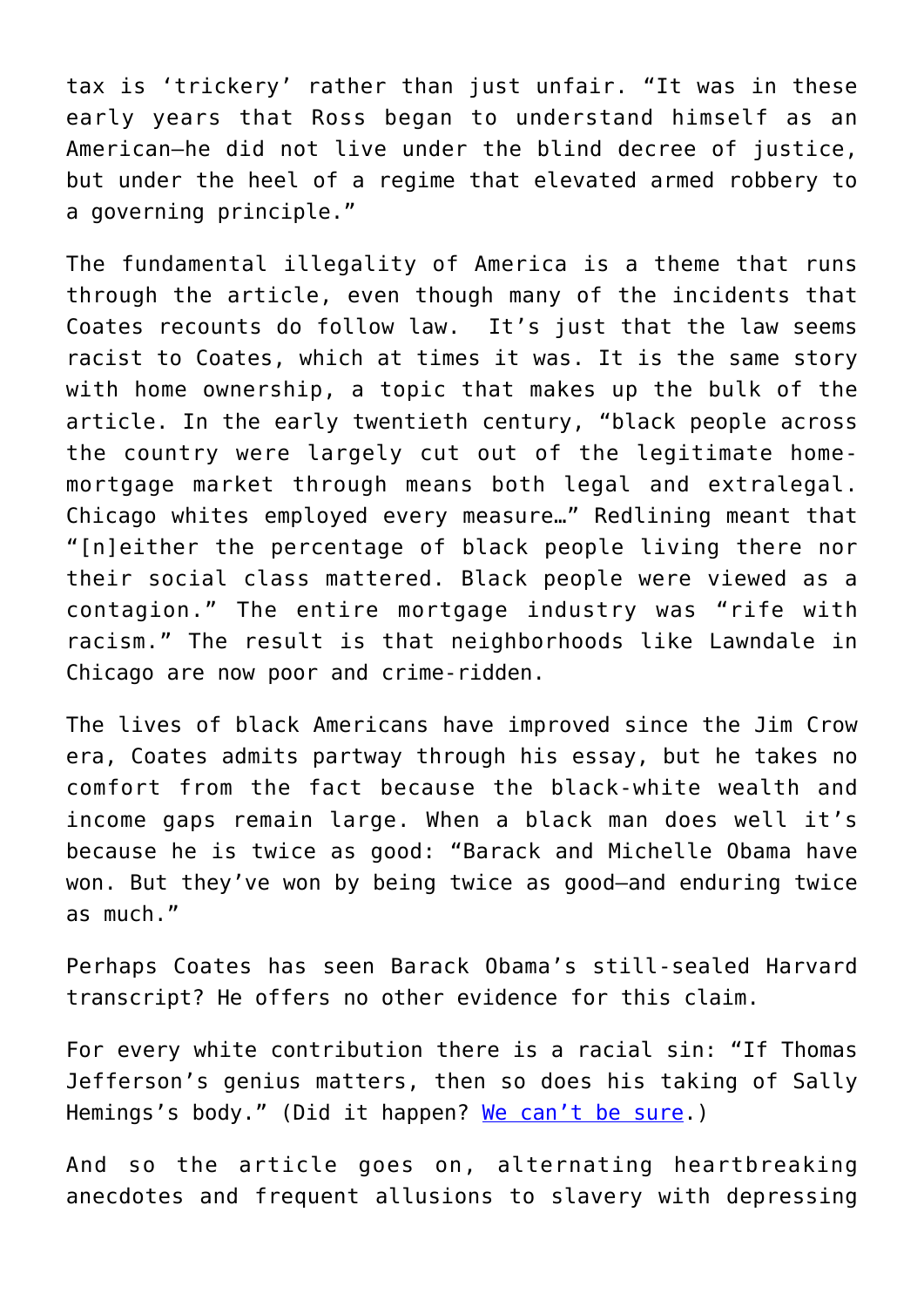statistics to illustrate the plight of blacks and the planful racism of whites.

How fair is Coates' attack on whites? Every society able to do so has owned slaves at one time or another. Many countries in various parts of the world, including Asia and Africa, still do. But Europeans were the first to abolish slavery on their own, without a fight. They get no credit from Coates. Some 620,000 Americans died in a war that was mainly about slavery. They get no credit either.

"This country was formed for the white, not for the black man," quotes Coates. But is it fair to use John Wilkes Booth as a white spokesman?

Racial housing discrimination was outlawed by the Fair Housing Act of 1968. "By then the damage was done," writes Coates. Not according to economist Thomas Sowell, who has pointed out that real discrimination would mean that loans made to blacks should be on average more profitable for banks than loans made to other groups. In other words, black borrowers should be held to higher credit standards than others. But over the past several decades, loans to blacks are not in fact more profitable than average. None of this is discussed by Coates who rejects all evidence that racial discrimination has diminished. Indeed, it is no longer just discrimination. White supremacy is the problem now.

Evidence for this is found in the exodus of whites from urban areas. "When terrorism ultimately failed, white homeowners simply fled the neighborhood," writes Coates. "The traditional terminology, white flight, implies a kind of natural expression of preference. In fact, white flight was a triumph of social engineering, orchestrated by the shared racist presumptions of America's public and private sectors."

What is the proof? Who were the engineers? What were their aims? Are there other possible explanations?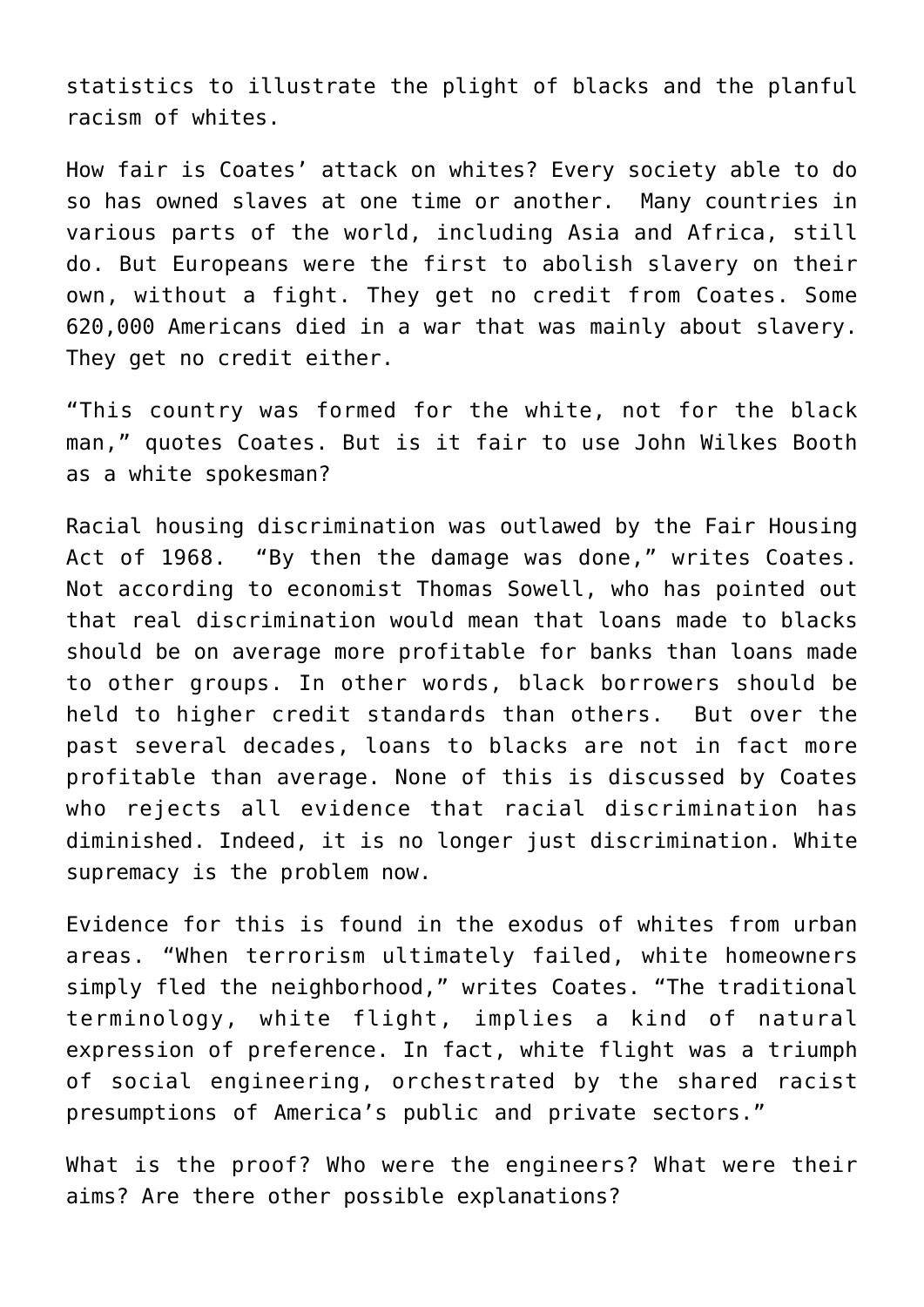Of course there are, but Coates ignores them. He does quote a white homeowner who in fact suggests one. The man objected to a potential new African-American neighbor, saying, "Bill Myers was 'probably a nice guy, but every time I look at him I see \$2,000 drop off the value of my house.'"

It's true that if predominately black neighborhoods develop bad reputations, people likely will be more resistant to racial integration. That's self-protection, not racism – unless the black neighborhoods have been wrongly stigmatized. But Coates himself quotes statistics that make the neighbor's point. Black neighborhoods [are](https://www.neighborhoodscout.com/blog/25-most-dangerous-neighborhoods) statistically more crime-ridden than comparable white ones. White flight is not social engineering, but prudence–excessive perhaps, but not racist.

Coates ends his long article with Germany. If any country owed reparations, it is surely Germany after the Second World War. The survivors of the Holocaust were still living and so were many of the murderers of their co-religionists. Locke's criteria were well met. In the end, the Germans paid modest amounts to Israel and other Jewish causes.

But the Germans had good reason to hesitate, despite the overwhelming case against them: the ruinous reparations they were forced to pay after World War One. The effort to cope with the depredations of war combined with enormous debt led to hyperinflation and economic collapse in the next decade. Growing national resentment at the unfairness of the treatment imposed on them found its outlet in Adolf Hitler and the Nazi party.

The case for U.S. reparations is infinitely weaker than Germany's. The victims are dead, as are the perpetrators of the ancient evils of slavery. Tracing historical causation, as Coates does so confidently, is dodgy. Whites cannot escape responsibility by "disavowing the acts of one's ancestors, nor by citing a recent date of ancestral immigration," says Coates.